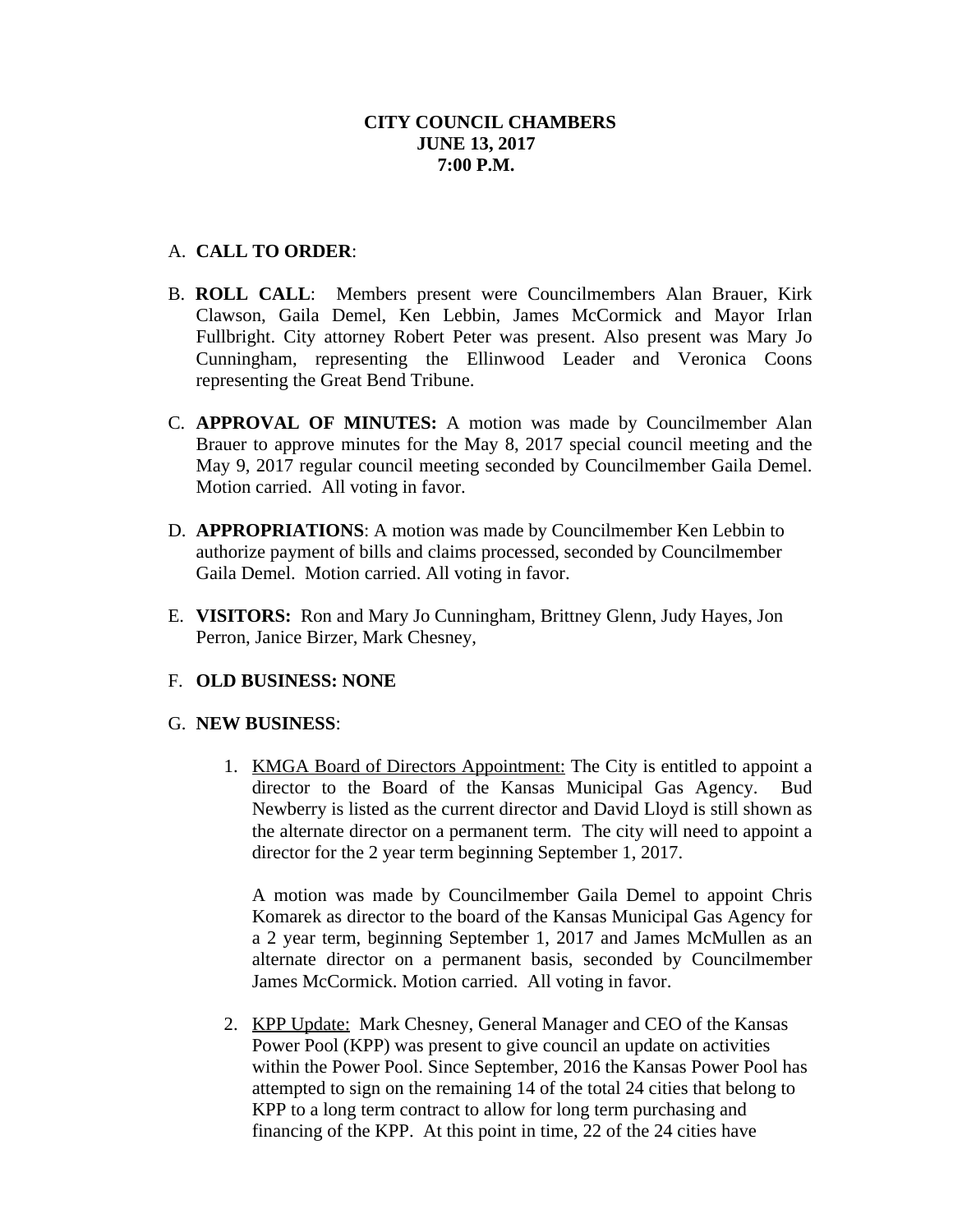#### **CITY COUNCIL CHAMBERS JUNE 13, 2017 7:00 P.M.**

formally accepted the long term contract. Mr. Chesney explained the Pool has received an A- bond rating and are currently working on a power supply study.

3. Discussion of Net Metering/Parallel Generation Standards: With the potential of customer owned renewable energy generation, the city needs to consider standards and regulations for customers wishing to tie into our electrical system. Presented to council for review is a Net Metering/Parallel Generation Rate Rider for Customer-Owned Renewable Energy Generation Facilities and Interconnection Standards for Installation and Parallel Operation of Customer-Owned Residential and Commercial Renewable Energy Generation Facilities.

Staff explained regulations have to be in place so the City is prepared when approached by a citizen to sell electricity back to the grid. More importantly, the regulations are in place to protect the City's electrical distribution system, city staff and provide for the safety of the homeowner.

A motion was made by Councilmember James McCormick to approve the Net Metering/Parallel Generation Rate Rider for Customer-Owned Renewable Energy Generation Facilities and Interconnection Standards for Installation and Parallel Operation of Customer-Owned Residential and Commercial Renewable Energy Generation Facilities. Motion seconded by Councilmember Ken Lebbin. Motion carried. All voting in favor.

4. Discussion on Use of Motor Home/Camper Parking at Wolf Pond: The City has an area at Wolf Pond that allows for the parking of motor homes and/or campers. The City currently has four spots available which have electric and water hook-ups. These spaces can be rented for \$8 per day for up to 2 weeks. Currently the spaces are rented out on a first come first serve basis. Numerous requests have been made in the past to reserve the spaces in advance and also to extend the duration beyond the two weeks. Staff requests council to review the current policy and consider other options.

After much discussion, council directed staff to review State Park camping rules and regulations and incorporate applicable items into a policy for council to review at a future meeting. Staff also discussed with council the possibility of expanding future camping sites.